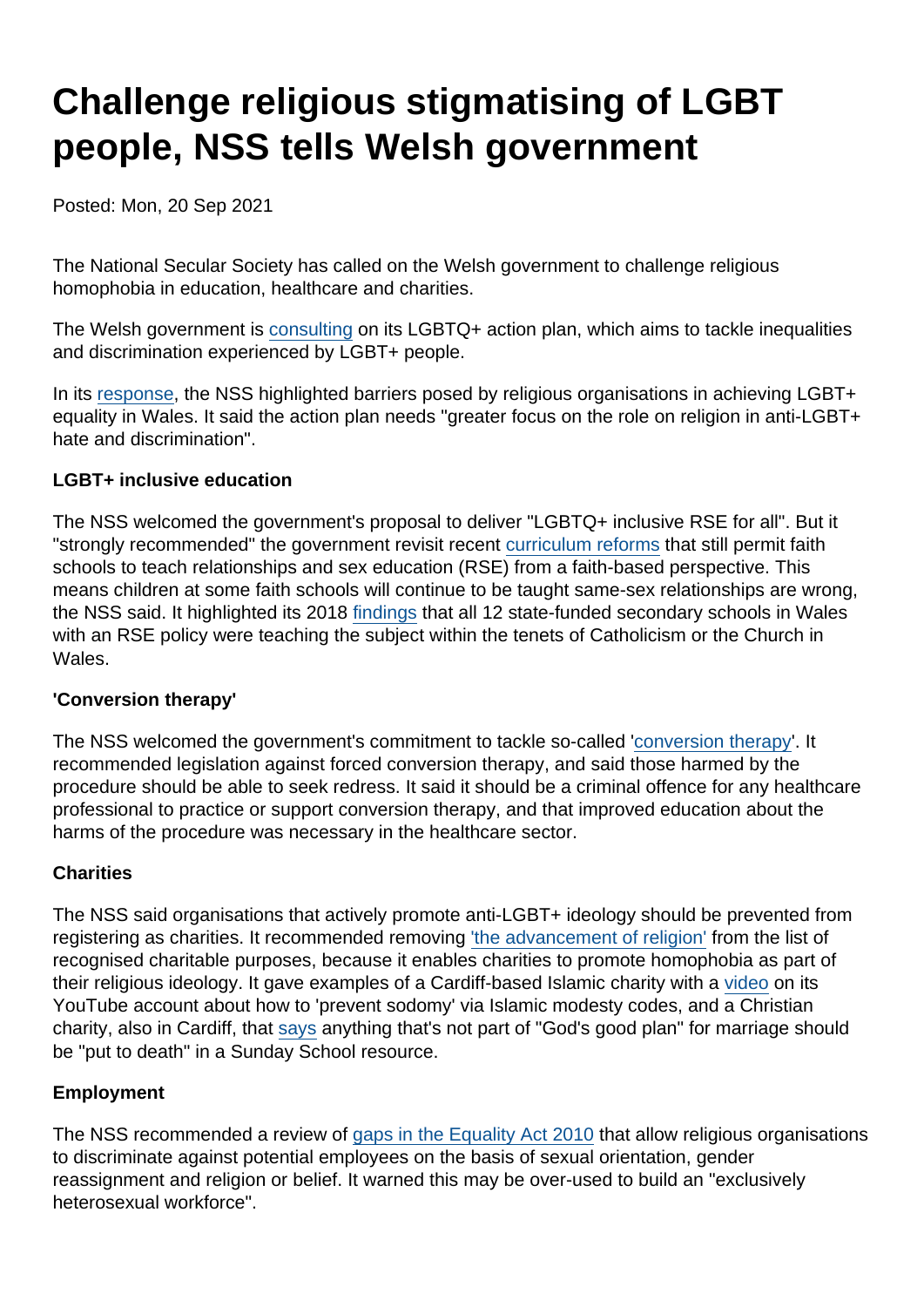### NSS comment

NSS head of policy and research Megan Manson said: "We welcome the Welsh government's aims to tackle inequalities experienced by LGBT+ people.

"However, the government has shied away from challenging the religious fundamentalism that poses some of the greatest barriers to LGBT+ equality.

"Without taking this on, particularly in schools and charities, we will sadly continue to see anti-LGBT+ propaganda being promoted in the name of religion."

The consultation closes on 22 October.

Image: Pride Cymru 2016, Cardiff / Welsh Parliament (cropped), via [Wikimedia Commons](https://commons.wikimedia.org/wiki/File:Pride_Cymru_2016,_Cardiff_(28444194874).jpg).

[Discuss on Facebook.](https://www.facebook.com/NationalSecularSociety/posts/4353804968021154?__cft__[0]=AZVo2GYfbz3a9xqsjp2CV4_Dh0R1jowaelO1QEkOhnDuFx_OstQWEdrlAulkSHgk4oG6akMqiFBGfignAuXpGQCtrJwunH1im5qJhb6BD5STGvwQ2YZUVEtcRhAQoebcLp2IfgavQVEf9yPuTQctO55qOcs9DlPpsIJtObOY55pMPVfuh2aGqU-WmnqJiD1m8dY&__tn__=,O,P-R)

# While you're here

Our news and opinion content is an important part of our campaigns work. Many articles involve a lot of research by our campaigns team. If you value this output, please consider supporting us today.

P.S. make sure to check out the related campaigns below.

- [Support us from just £1 a month](https://www.secularism.org.uk/donate.html)
- [Share on What's App](whatsapp://send?text=http://www.secularism.org.uk/news/2021/09/challenge-religious-stigmatising-of-lgbt-people-nss-tells-welsh-government?format=pdf)
- [Share on Facebook](https://www.facebook.com/sharer/sharer.php?u=http://www.secularism.org.uk/news/2021/09/challenge-religious-stigmatising-of-lgbt-people-nss-tells-welsh-government?format=pdf&t=Challenge+religious+stigmatising+of+LGBT+people,+NSS+tells+Welsh+government)
- [Share on Twitter](https://twitter.com/intent/tweet?url=http://www.secularism.org.uk/news/2021/09/challenge-religious-stigmatising-of-lgbt-people-nss-tells-welsh-government?format=pdf&text=Challenge+religious+stigmatising+of+LGBT+people,+NSS+tells+Welsh+government&via=NatSecSoc)
- [Share on Email](https://www.secularism.org.uk/share.html?url=http://www.secularism.org.uk/news/2021/09/challenge-religious-stigmatising-of-lgbt-people-nss-tells-welsh-government?format=pdf&title=Challenge+religious+stigmatising+of+LGBT+people,+NSS+tells+Welsh+government)
- [Subscribe to RSS Feed](/mnt/web-data/www/cp-nss/feeds/rss/news)

Tags: [Charity](https://www.secularism.org.uk/news/tags/Charity), [Conversion therapy](https://www.secularism.org.uk/news/tags/Conversion+therapy), [Faith schools](https://www.secularism.org.uk/news/tags/Faith+schools), [LGBT](https://www.secularism.org.uk/news/tags/LGBT), [RSE](https://www.secularism.org.uk/news/tags/RSE)

# Related Campaigns

### [Conversion therapy](https://www.secularism.org.uk/conversion-therapy/)

We challenge this harmful pseudo-medical practice promoted by some religious groups.

[Read More](https://www.secularism.org.uk/conversion-therapy/)